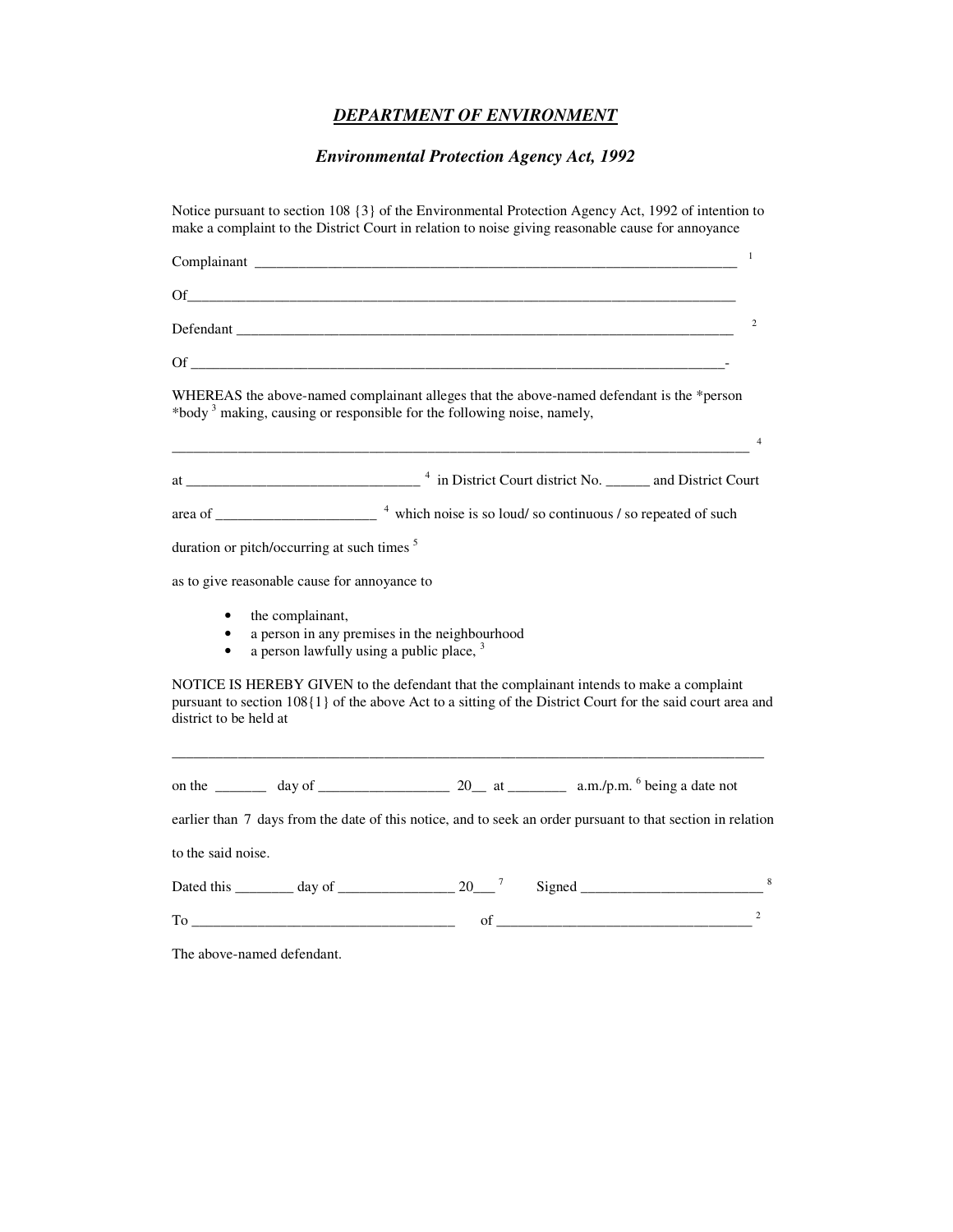This leaflet outlines the steps open to you under the law where you are experiencing nuisance caused by noise. It is intended as a practical guide and is not a legal interpretation of the law. For more information you may consult your County Council or County Borough Corporation, depending on where you live.

## **1. Has the procedure for dealing with complaints about noise been simplified?**

Yes, The Minister for Environmental Protection made Regulations in July, 1994 to make it easier to bring complaints about noise to the District Court.

## **2. How does the new procedure differ from the previous one under the Planning Acts ?**

It is simpler and quicker since one person acting alone may now complain to the District Court. Previously, at least three persons living or carrying on business in the area of the alleged noise nuisance had to sign the notice of complaint.

## **3. Are the new procedures intended to deal with particular types of noise ?**

Yes, Noise problems reported to the Department of the Environment mainly relate to the neighbourhood type noise, such as continual noise from other houses, home workshops, local businesses etc. The Regulations are intended primarily to address such complaints.

## **4. Are exceptions made for any types of noise?**

Yes. Complaints about aircraft noise are specifically excepted and such complaints should be directed to the airport authority in question or to the Department of Transport, Energy and Communications.

## **5. When can I take action to deal with noise as a nuisance ?**

Whenever you consider a noise to be so loud, so continuous, so repeated, of such duration or pitch or occurring at such times that it gives reasonable cause for annoyance you can initiate action to deal with it.

## **6. What action can I take ?**

Initially, it may be sufficient to explain to whomever is causing the noise that it is a nuisance and so come to some mutually acceptable understanding.

Where, for whatever reason, such an approach is not successful you can consider exercising your right to complain to the District Court to seek an Order to deal with the nuisance.

## **7. Will the District Court solve my problem ?**

The task of the District Court is to hear both sides of the case.

Where it finds in your favour it can order the person or body making the noise to reduce it to a specific level, to limit it, e.g., to specified times, or to stop it altogether.

#### **8. Are there any legal conditions which I need to take into consideration before I decide to complain to the District Court ?**

Yes, the legislation specifies certain conditions that amount to a good defence in Court for the person allegedly causing the nuisance.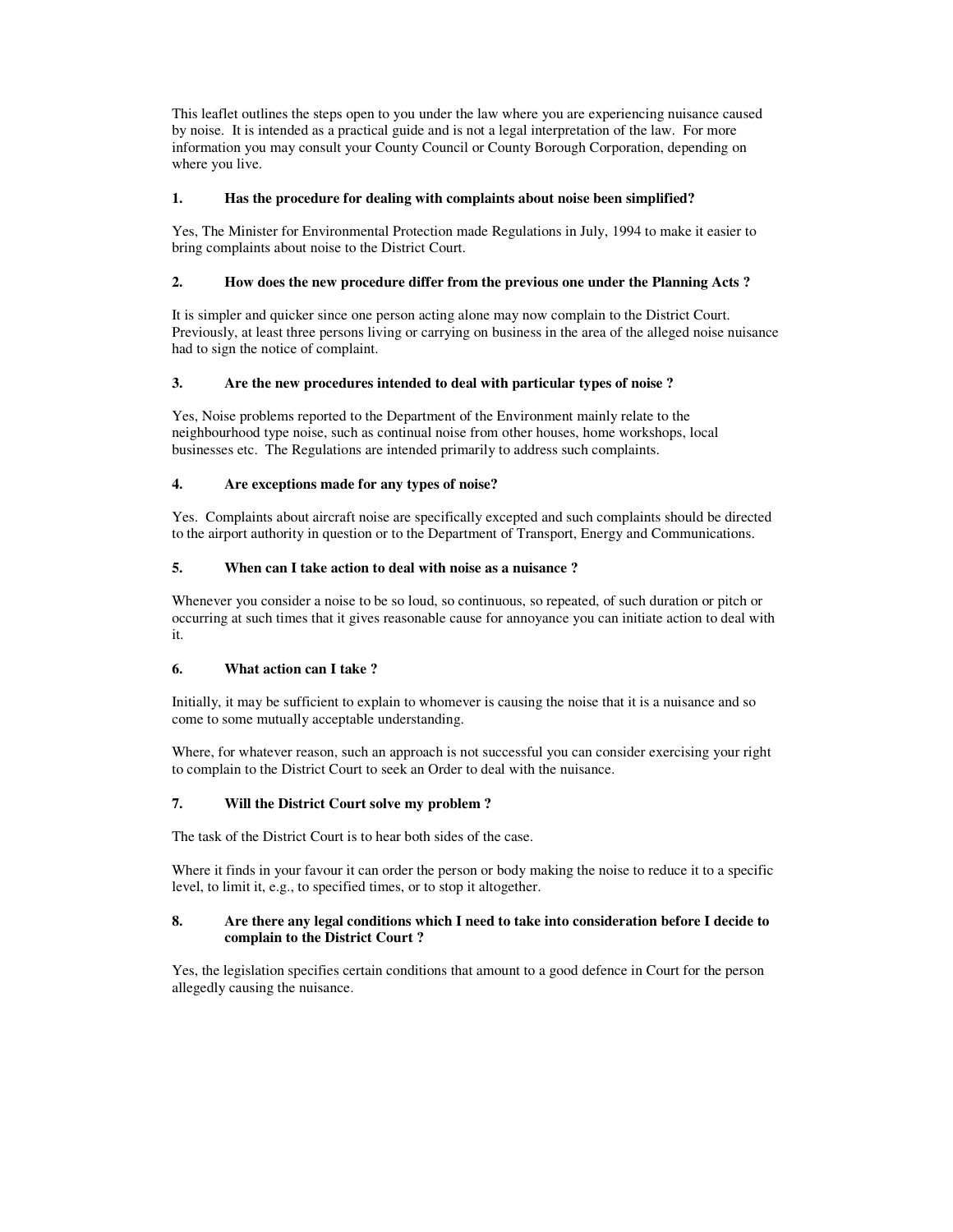## **9. What are the "good defence" conditions ?**

The person concerned may prove

- that he/she took all reasonable care to prevent or limit the noise by using facilities, practices and methods of operation that are suitable for that purpose, or
- that the noise is in accordance with a licence issued under the Environmental Protection Agency Act or with Regulations made by the Minister under the Act.

#### **10. Must the Court Order be complied with ?**

Yes, the person {or body} concerned must comply with the Court Order.

## **11. How do I complain to the District Court ?**

Once you have decided to take your case to the Court there are a number of steps which you must follow

{i} Consult with the Clerk of your local District Court about an appointment for the hearing of your case. This appointment must be at least seven days later than the date on which you inform the person responsible for the noise nuisance that you will be taking your case to the Court.

*When consulting the Court Clerk you should be in a position to refer precisely to the law relating to Your case; this is section 108 of the Environmental Protection Agency Act, 1992 and the Environmental Protection Agency Act, 1992 {Noise} Regulations, 1994 {S.I. No. 179 of 1994}.* 

- {ii} Once a time has been set for your Court hearing you must inform the person concerned that you will be making a complaint to the Court.
- {iii} You must use a particular form of notice in informing the person concerned. This has been specified in the Regulations and you will find a specimen copy attached. It is important that you see this form of notice only and that you complete it fully and accurately. You will see from the specimen notice that the date of your complaint to the Court must be **at least 7 days** after the date of the notice.
- {iv} You attend Court at the arranged time and present your complaint.

## **12. Must I consult a solicitor if I wish to complain to the Court ?**

No, nor is there a requirement to be represented in Court by one. However, if you wish, you may engage a solicitor to prepare the complaint and/or to present it in Court.

## **13. Has the Environmental Protection Agency a role in dealing with noise problems ?**

Yes. The Agency has the same powers as an individual to complain about noise nuisance to the District Court. In addition, in the case of an activity for which a licence is required under the Environmental Protection Agency Act, the Agency can require the taking of specified measures to prevent or limit the noise. The person {or body} required to take such measures must do so or face prosecution. Alternatively, the Agency may take the remedial measures itself and recover the cost from the person in charge of the source of the noise.

## **14. Has my local authority a role in dealing with noise problems ?**

Yes, Local authorities have the same powers as individuals to complain about noise problems to the District Court. In addition, they have similar powers to the Environmental Protection Agency in relation to premises, processes and works other than those which require licences under the Environmental Protection Agency Act.